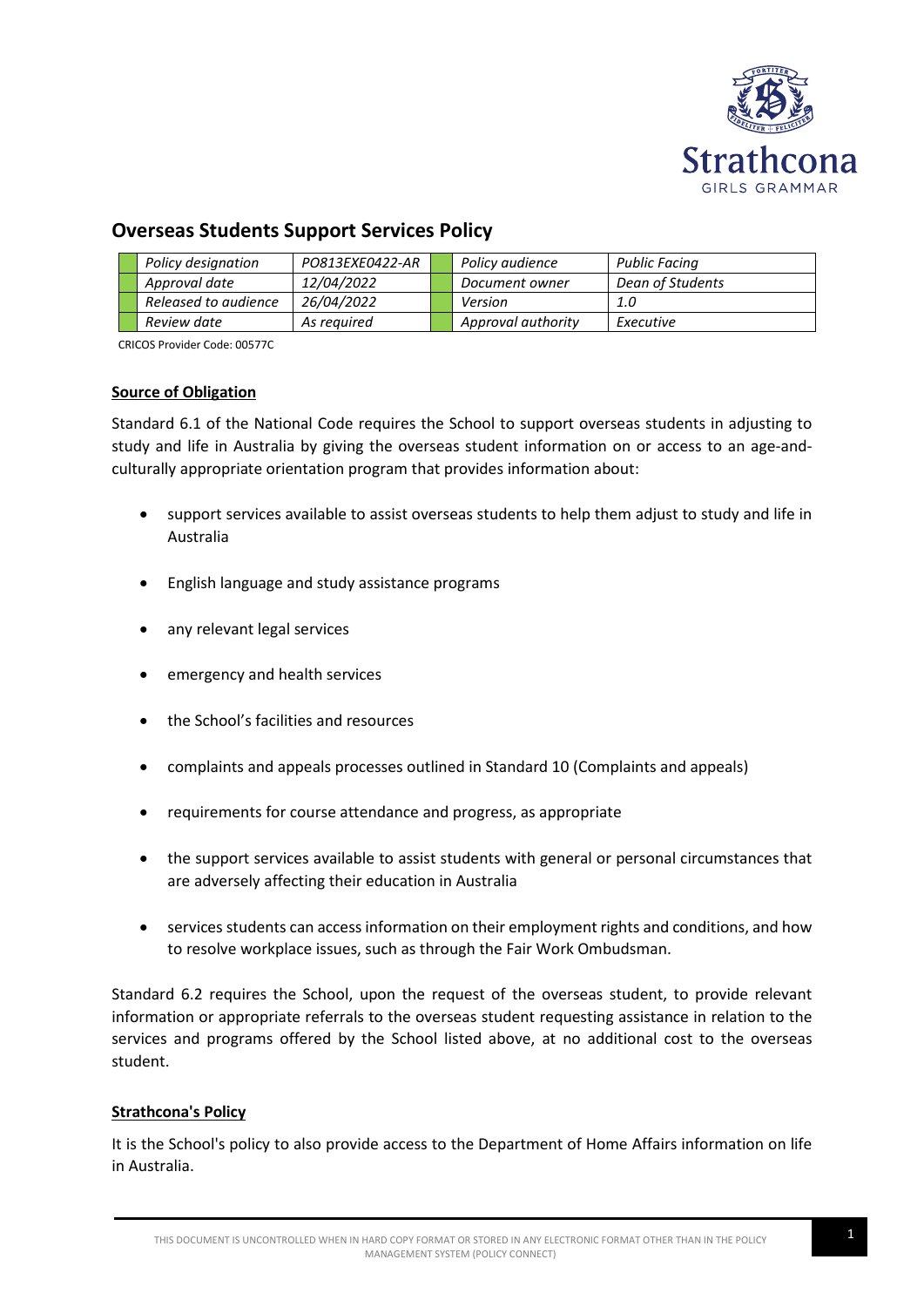

## **Support Services**

To assist our overseas students in adjusting to life and study in Australia, the School facilitates access to:

- counselling for general or personal matters
- nursing services
- health and disability services
- English and academic support services
- relevant legal services
- emergency and health services
- information on employment rights and conditions, and how to resolve workplace issues, such as through the Fair Work Ombudsman.

## **Student Contact Officers**

Standard 6.5 requires the School to designate a member or members of its staff to be the official point of contact for overseas students.

The School has appointed an Overseas Student Coordinator as the designated contact point for overseas students. Students are introduced to the Overseas Student Coordinator at orientation and given their contact details.

In addition, the School's overseas student contact officer/s must have up-to-date contact details of all overseas students enrolled at the School. The contact officer/s must also provide their contact details to all overseas students enrolled at the School.

The table below identifies the School's overseas student contact officer/s and their contact details.

- Overseas Student Coordinator
- Student Services Administrator
- Deputy Principal
- Dean of Students
- Risk, Compliance and Policy Manager

Refer to Maple for the latest contact details.

Overseas students are informed about the School's overseas student officer/s and how contact them at orientation.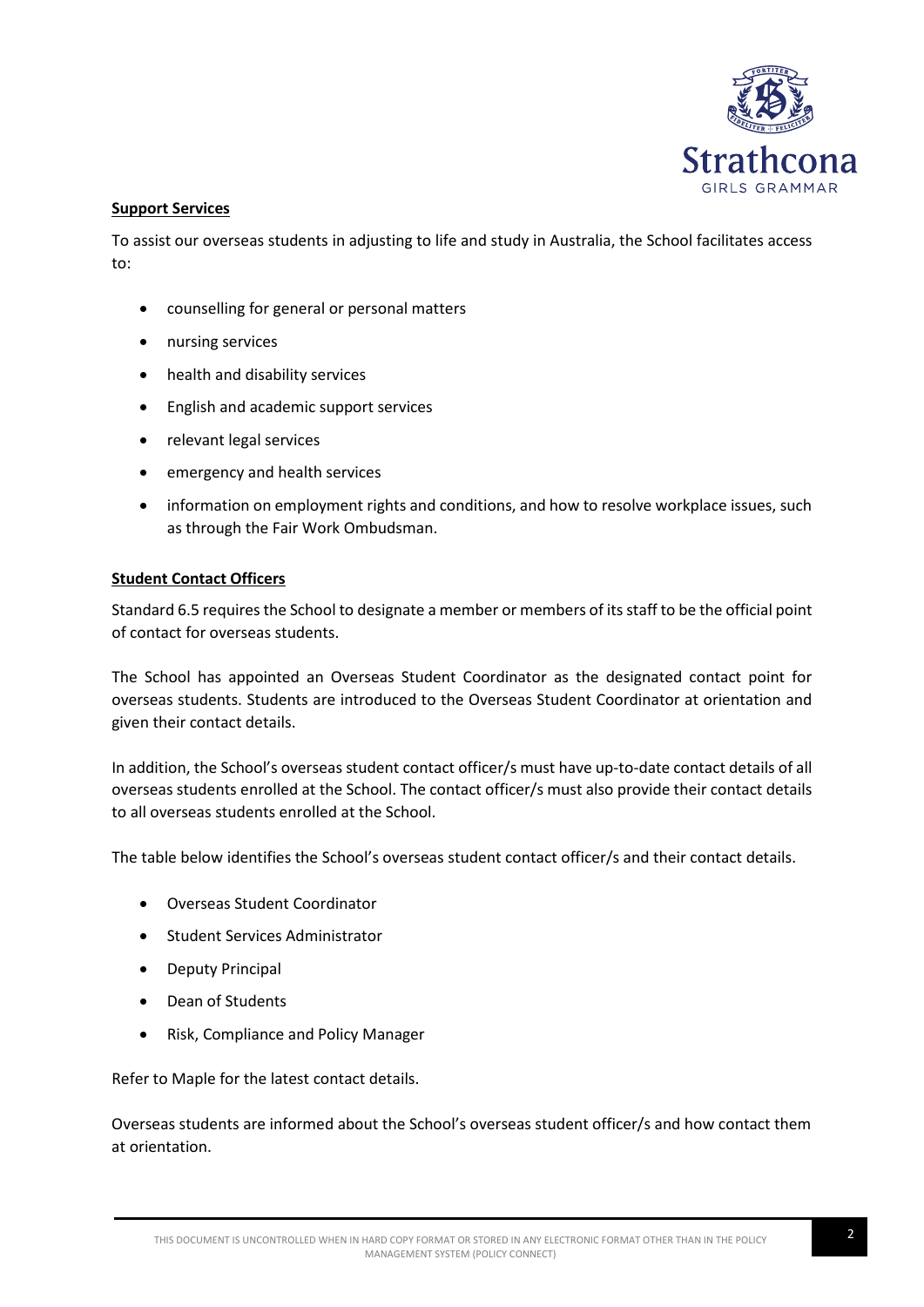

## **Sufficient Student Support Personnel**

Standard 6.6 requires the School to have sufficient student support personnel to meet the needs of the overseas students enrolled at the School.

The number and type of student support personnel at the School have been selected to ensure that overseas students are supported in adjusting to study and life in Australia and throughout their enrolment. Overseas students are supported by:

- Overseas Student Coordinator
- The Deputy Principal
- Heads of Houses
- Year level coordinators
- Teaching staff
- Student Services Administrator
- School Nurse
- School Psychologists
- Risk, Compliance and Policy Manager
- Interpreters (where required)

### **Notifying Staff of ESOS Obligations**

Standard 6.7 requires the School to ensure that staff members who interact directly with overseas students are aware of the School's obligations under the ESOS framework and the potential implications for overseas students arising from the exercise of these obligations.

The School provides annual training to all staff that outlines the School's obligations under the ESOS Framework and potential implications for our overseas students arising from the exercise of these obligations. All staff also have access to this Overseas Students Program should they want to learn more about the School's obligations.

Where there are changes or updates to the School's policies or procedures relating to overseas students at the School, staff will be informed as soon as practicable.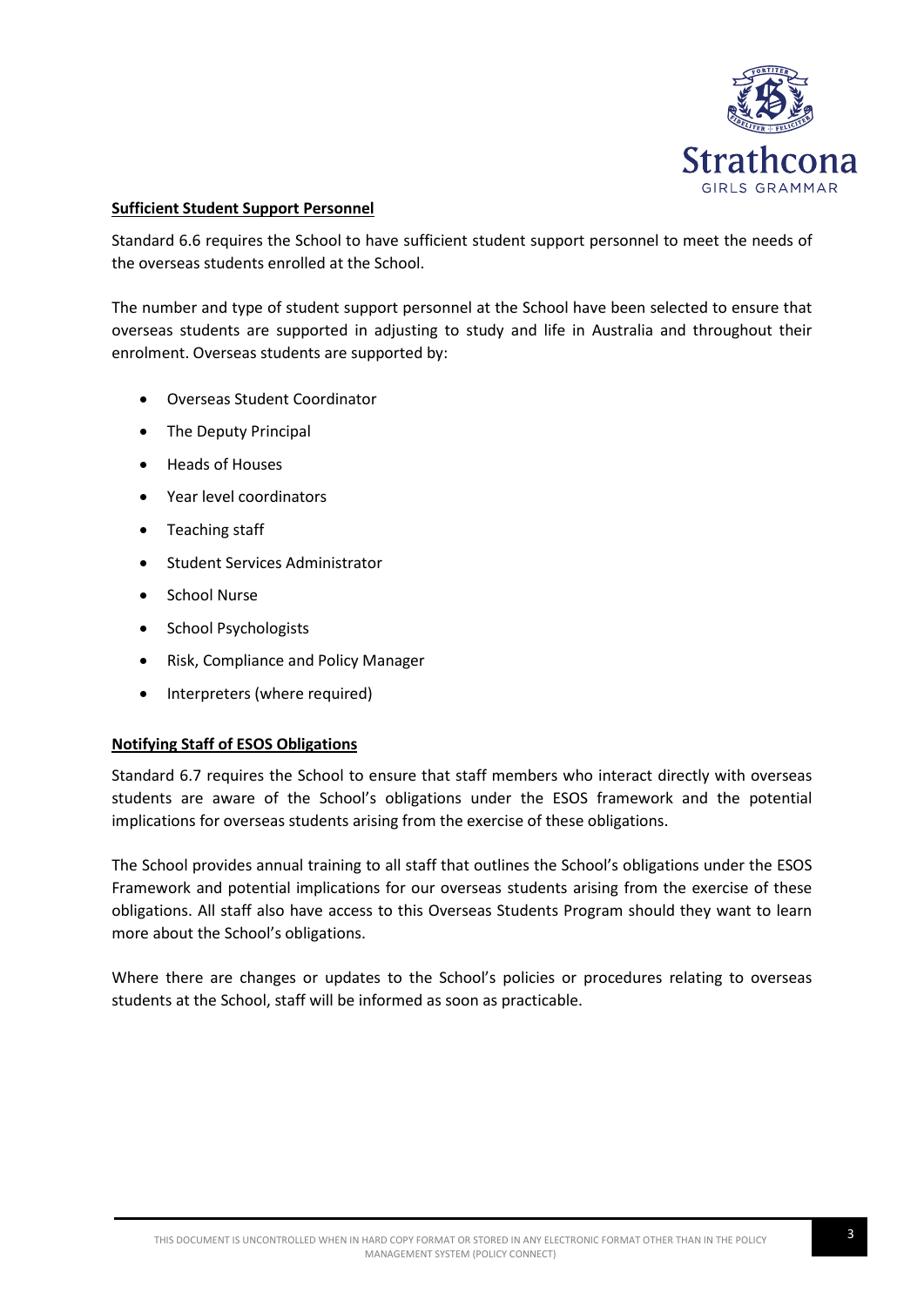

Additionally, the School provides annual training to the Overseas Student Coordinator and their support staff on:

- the Victorian Child Safe Standards and how they apply to overseas students
- the School's policies and procedures for managing emergency situations and critical incidents
- policies and procedures for verifying that the student's accommodation is appropriate to the student's age and needs
- the ESOS Act, the National Code and any VRQA Guidelines for the Enrolment of Overseas Students Aged Under 18 issued from time to time.

## **Overseas Students Critical Incidents**

Standard 6.8 requires the School to have and implement a documented policy and process for managing critical incidents that could affect an overseas student's ability to undertake or complete a course, such as but not limited to incidents that may cause physical or psychological harm.

The School maintains a written record of all critical incidents and any remedial action taken by the School following a critical incident, for at least two years after the student ceases to be an accepted student.

For more information, refer to our **Overseas Students Critical Incidents Response Policy**.

## **Safe School Environments**

Standard 6.9 requires the School to:

- take all reasonable steps to provide a safe environment on campus and advise overseas students and staff on actions they can take to enhance their personal security and safety
- provide information to overseas students about how to seek assistance for and report an incident that significantly impacts on their wellbeing, including critical incidents
- provide overseas students with or refer them to (including electronically) general information on safety and awareness relevant to life in Australia.

The School has developed and effectively implemented the following policies and procedures that apply to all students enrolled at the School, including overseas students, to ensure the safety of all students and that staff take actions to enhance our students' personal security and safety:

- Student Duty of Care suite of policies and procedures
- Child Protection suite of policies and procedures